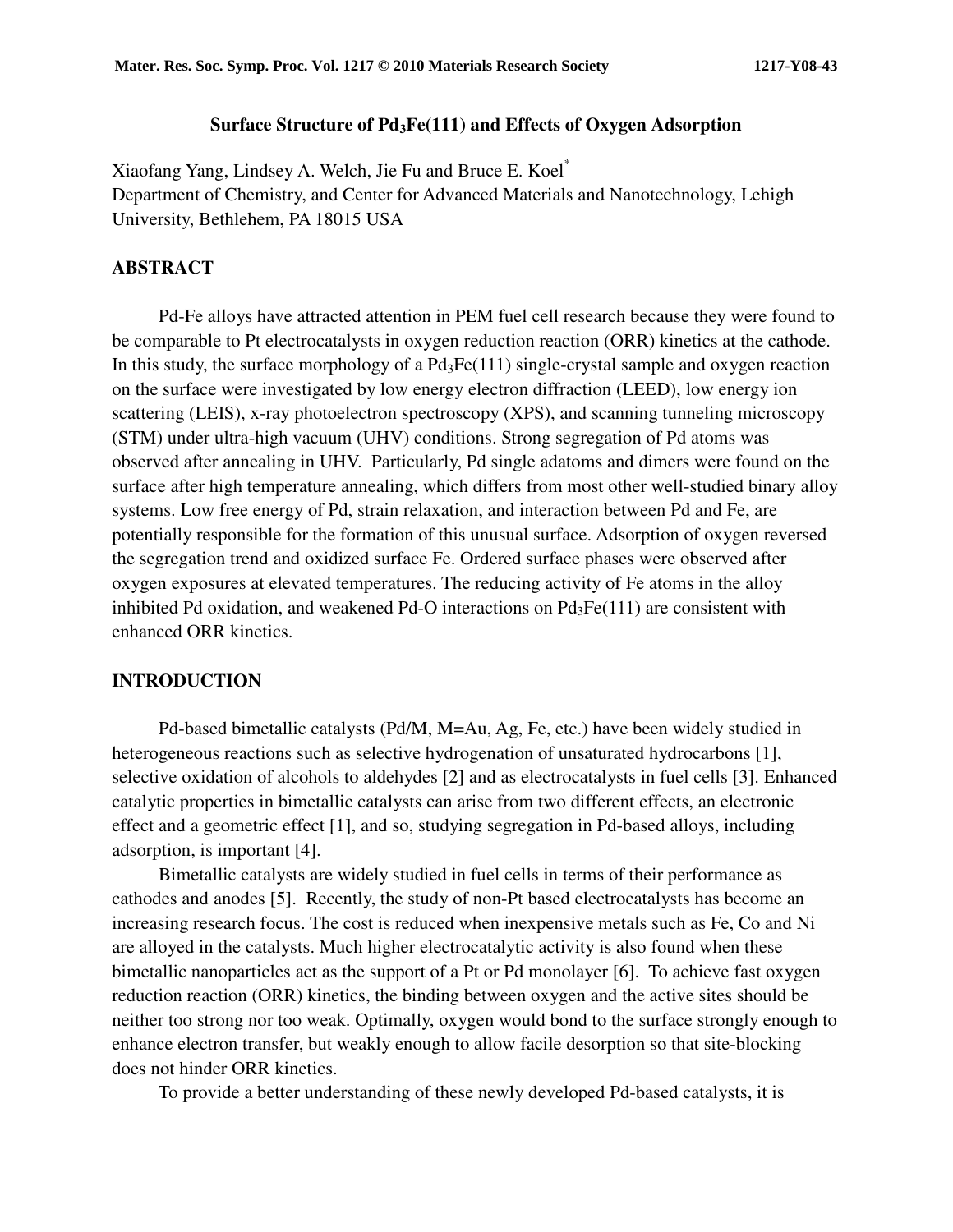critical to fully characterize the surface composition and structure of these materials and to study their interactions with oxygen by applying modern experimental surface science techniques. In research, a well-defined Pd<sub>3</sub>Fe(111) single crystal bulk alloy has been studied extensively both in oxygen and under ultra-high vacuum (UHV) conditions. The segregation properties and surface structure have been probed by using techniques including low energy electron diffraction (LEED), x-ray photoelectron spectroscopy (XPS), low energy ion scattering (LEIS) and scanning tunneling microscopy (STM). We report an unusual surface morphology with Pd adatoms segregated on the alloy surface. This surface structure is completely different from other wellstudied (111) surfaces of the Cu<sub>3</sub>Au type of 3d and 4d alloys such as Pd/M, M=Ni, Co and Pt/M, M=Fe, Ni, Cu, Rh, etc. [7], which are comprised of flat and complete terraces after high temperature annealing. This special surface structure may provide us with information leading to a new explanation of the origin of the enhanced electrocatalytic activity of Pd-Fe alloys.

### **EXPERIMENT**

A Pd3Fe(111) single crystal (6 mm dia., 3 mm thick) was mounted on a sample holder in a UHV chamber with a base pressure of  $1\times10^{-10}$  torr. This UHV system was equipped with LEED, XPS, LEIS and STM. Cleaning of the sample was performed by  $2 \times 10^{-5}$  torr Ar<sup>+</sup> sputtering and annealing to 1100 K. Residual carbon was removed by annealing the sample at 700 K in  $5\times10^{-8}$ torr  $O_2$  for 2 min. Then it was flashed to 1200 K to remove oxygen and achieve a long-range ordered surface. Cleanliness of the surface was evaluated by XPS, ensuring that no detectable amount of carbon, oxygen, sulfur or chlorine remained before experiments. XPS data was obtained using an Al Kα x-ray source with detection normal to the surface.

LEIS spectra were taken using  $He<sup>+</sup>$  at 1000 eV and 3.0 nA ion current at an incident angle 50° from the surface normal with a 130° scattering angle. Annealing of the sample was carried out for 2 min.

STM images were taken at a base pressure of  $6.0 \times 10^{-11}$  torr. After the sample was cleaned, it was annealed at 1100 K for 2 min. Only room tempertature STM images were taken. The LEED pattern was examined before the sample was transported to the STM chamber. STM images were acquired with an electrochemically etched tungsten tip at a voltage of  $-1.0 - +1.0$  V with a tunneling current of 0.3–2.5nA.

Oxygen gas was exposed on the sample surface by using a leak valve and directed gas doser.

# **DISCUSSION**

A sharp and bright (1×1) hexagonal LEED pattern, as shown in Figure 1-A, is characteristic of the clean  $Pd_3Fe(111)$  surface. This pattern indicates that the surface atoms are in an ordered structure, although the Fe and Pd atoms are not in a particular intermetallic 2D geometry. This is similar to the surface of the  $Pd_{25}Ni_{75}(111)$  alloy [8], but different from the  $Pt_{80}Fe_{20}(111)$  alloy, which showed a (2×2) superstructure caused by an ordered atomic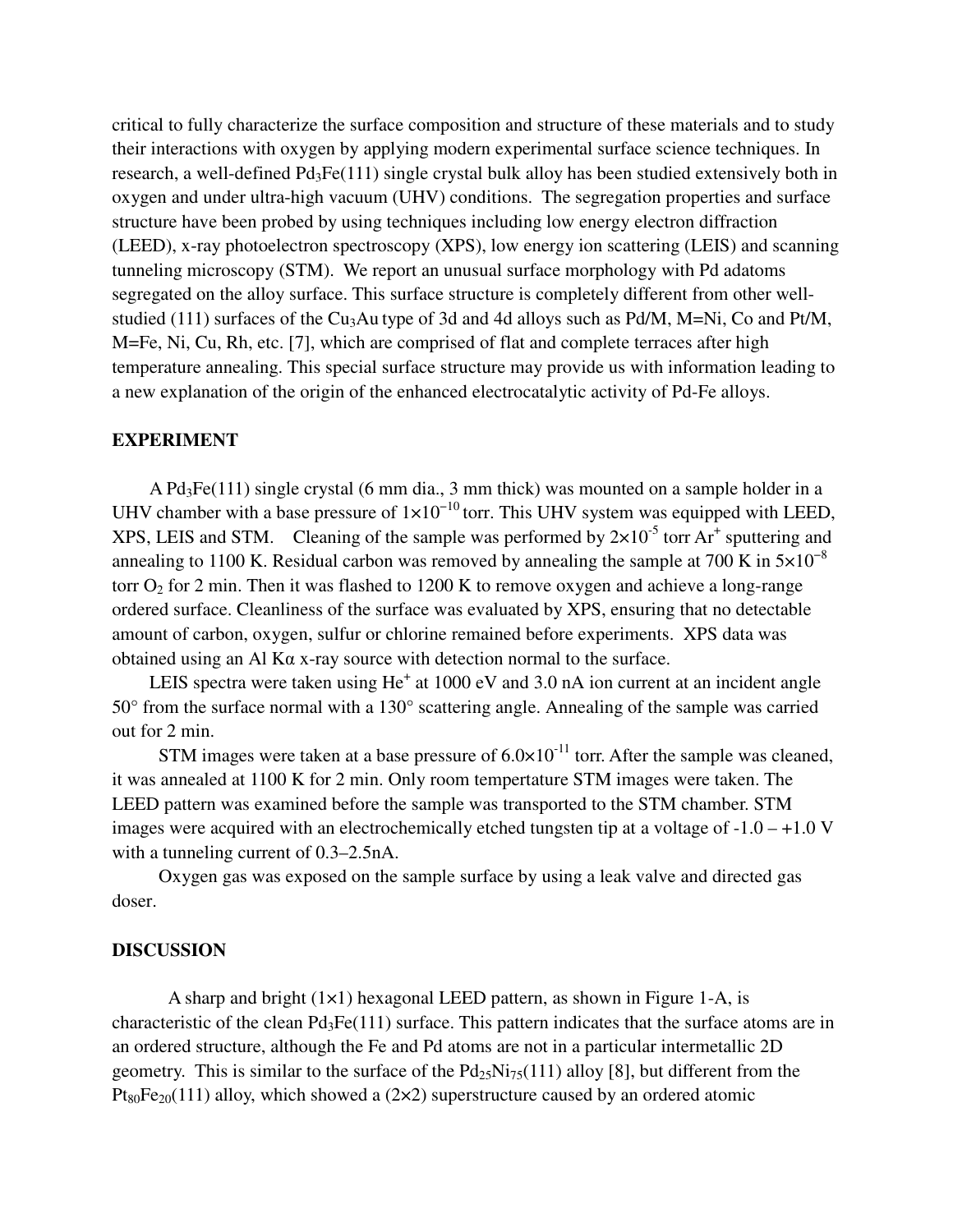arrangement in the second layer [9]. Similar to the Pd-Fe polycrystalline alloy, Pd tends to segregate to the surface of  $Pd_3Fe(111)$ . In Figure 1-B, the Pd concentration is normalized so that a value of 1.0 defines one monolayer of Pd atoms. The Pd concentration at the surface, as determined by LEIS (Figure 1-A), increased as the annealing tempeature was increased before it reached the highest coverage of 0.90 ML at ~1130 K. Segregation is expected to disrupt order and break energetically favorable Pd-Fe bonds. Further increasing the annealing temperature lowered the Pd concentration slightly, showing Langmuir-McLean behavior as the phasetransition temperature was reached [7]. Pd/Ni(111), one of the most-studied models of segregation, was found to have Pd segregate to the surface and Ni-enrichment in the second layer. This oscillating interlayer chemical ordering is caused by attractive Ni-Pd interactions [10].



**Figure 1.** (A) LEIS of Pd<sub>3</sub>Fe(111) after annealing at several temperatures. Insert: LEED pattern at  $E_p = 55$  eV. (B) Surface Pd concentration determined by LEIS after annealing.

Atomic resolution STM image in Figure 2-A shows bright spots assigned as adatoms, mostly monomers or dimers, with only a very small amount of trimers or tetramers. The STM image is independent of the bias on the tip  $(-1.0 - +1.0 V)$ . The distance between the bright spots is twice the nearest neighbor distance of  $Pd_3Fe(111)$  (0.273 nm), and the distance between two dimer spots is 0.273 nm. Thus, the bright spots in the STM images are single atoms, even though they appear larger than the Pd atomic diameter. Short range (2×2) ordering was found. Single Pd adatoms are sometimes observed to move across the surface, jumping to the next adsorption site (atoms labeled with an arrow in Figure 2 A-B) as it followed the trajectory of the tip ("pulling mode") [11]. Examination of these STM images showed that these bright spots are located at the 3-fold hollow sites of the first layer (Figure 2-C), which eliminates the possibility that these bright spots are embedded into the first layer. Therefore, we have assigned the bright spots to single adatoms. Statistical analysis of the STM images reveal that the surface adatom coverage is 16.5%, which is higher than the surface Fe coverage (9.20%), but much smaller than the Pd surface coverage (90.8%), as determined by LEIS. The 0.90 ML Pd concentration determined by LEIS includes Pd both in the first layer and Pd adatoms. Atoms in the first layer can be seen by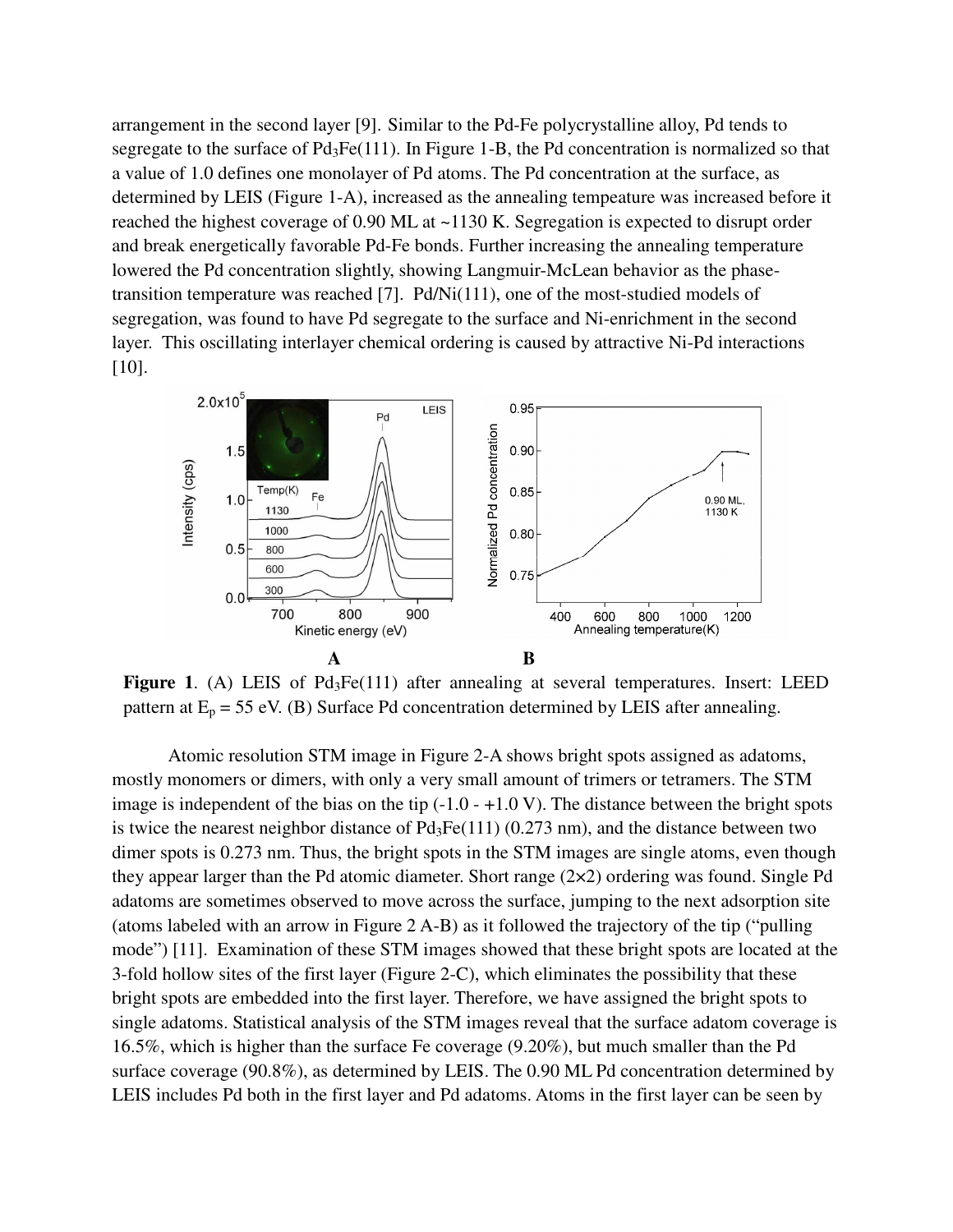He<sup>+</sup> due to the open structure of the adatom layer. Thus, the 0.165 ML adatoms observed by STM must be from Pd adatoms. Figure 2-D is a proposed model of this surface, which also proposes that the preferred location of Pd adatoms is above Fe sites in the first layer. The low surface coverage of Fe determined by LEIS is likely due to a shadow effect of the Pd adatoms adsorbed above the Fe atoms. Therefore, an unusual structure is formed on the clean, annealed Pd<sub>3</sub>Fe(111) surface: 0.17 ML Pd adatoms segregated on the outermost layer.



**Figure 2.** (A) and (B): Atomic resolution images of Pd<sub>3</sub>Fe (111). The atom labeled by an arrow shifted to a neighboring site during scanning. Short range ordering of Pd adatoms forms ( $2\times2$ ) structures, as associated by a circle at the upper-left corner. (Image size: 8 nm  $\times$ 5 nm) (C) STM image of 14 Pd adatoms (6 monomers, 4 dimers) with a superimposed lattice showing that their positions maintain an interatomic spacing (0.273 nm) correlated with the FCC lattice. (Image size:  $2.5 \text{ nm} \times 1.5 \text{ nm}$ ) (D) A proposed schematic model of an incomplete adlayer accounting for the STM image in (C).

The presence of Pd adatoms is surprising. At high temperatures, the mobility of metal adatoms might be expected to cause diffusion on terraces to form islands or localization at edges. Sputtering roughens the  $Pd_3Fe(111)$  surface, but high temperature annealing smooths the surface, as seen by STM, creating large flat terraces. Thus, it is interesting to consider why adatoms still survive high temperature annealing, and why high temperature annealing causes formation of adatoms. This is not an isolated case, because it was reported that high temperature annealing  $(1000 \text{ K})$  of bulk Pt<sub>3</sub>Sn(111) causes Sn adatoms to appear at the surface [12]. In that case, the formation of a stable ordered  $(2\times 2)$  structure is able to push some extra Sn atoms out of the (√3×√3)R30° surface. Theoretical calculations of the adsorption energy of adatoms may help identify the ideal geometrical configuration of adatoms on the surface, and also may help to explain how the local composition and electronic properties of the Pd adatoms on the top alloy layer may play an important role to maintain the unique surface structure.

The XPS peaks at 710.2 eV binding energy in Figure 3 are due to Fe oxidation. In addition, the total Fe  $2p_{3/2}$  intensity increased as the oxidation temperature increased from 300 to 950 K. This reversed segregation is caused by a stronger interaction between Fe and oxygen than that between Pd and oxygen. No chemical shift was found for Pd 3d peaks. The reducing ability of Fe atoms in the alloy inhibited Pd atom oxidation, which decreased the interaction between Pd and oxygen. This provides a possible explanation of the enhanced ORR of  $Pd_3Fe(111)$  at the cathode. The LEED patterns in Figure 3 show different surface structures under different oxidation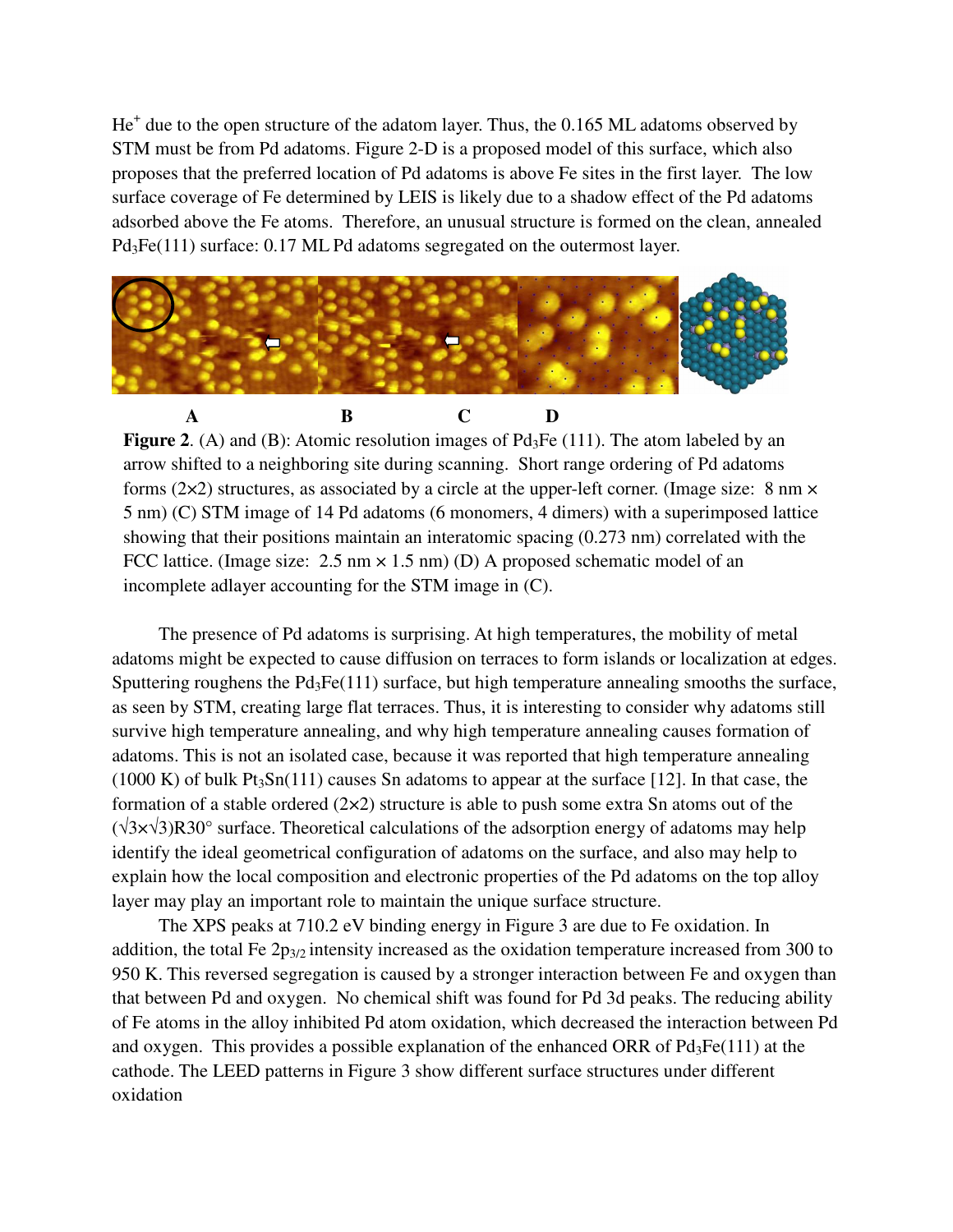

**Figure 3.** XPS and LEED of (A) clean surface (B)  $(7 \times 7)R21.8^\circ$  after 15L O<sub>2</sub> at 800 K; (C)  $(\sqrt{3} \times \sqrt{3})R30^\circ + (7 \times 7)R21.8^\circ$  after 15L O<sub>2</sub> at 950 K; (D)  $(\sqrt{3} \times \sqrt{3})Pd_3Fe(111)$  surface after 15L O2 at 800 K, and flashed to 1000 K.

conditions. The surfaces are characterized by ordered patterns described as (7×7)R21.8° at 700- 800 K, a mixture of (√3×√3)R30° and (7×7)R21.8° at 800-950 K, and (√3×√3)R30° at 950-1000 K. However, structural details of these ordered surfaces and the oxygen adsorption sites are unknown, but important to study because of their relevance to an explanation of the origin of enhanced ORR kinetics.

# **CONCLUSIONS**

We report on surface structures of a Pd-Fe alloy and the initial oxidation of that surface. On the clean, annealed Pd3Fe(111) surface, Pd atoms segregate to the surface and form 0.17 ML of Pd single adatoms and dimers sitting in FCC sites. The first layer is likely still alloyed with 0.17 ML Fe and 0.83 ML Pd. Lower surface energy of the Pd atoms, strong interactions between Pd and Fe, and electronic structure changes may all play a role in forming this structure. Adsorption of oxygen reversed the segregation trend and oxidized surface Fe. Ordered surface phases were observed after oxygen exposures at elevated temperatures. Additional STM investigations and DFT calculations supporting the elucidation of these structures will be reported later.